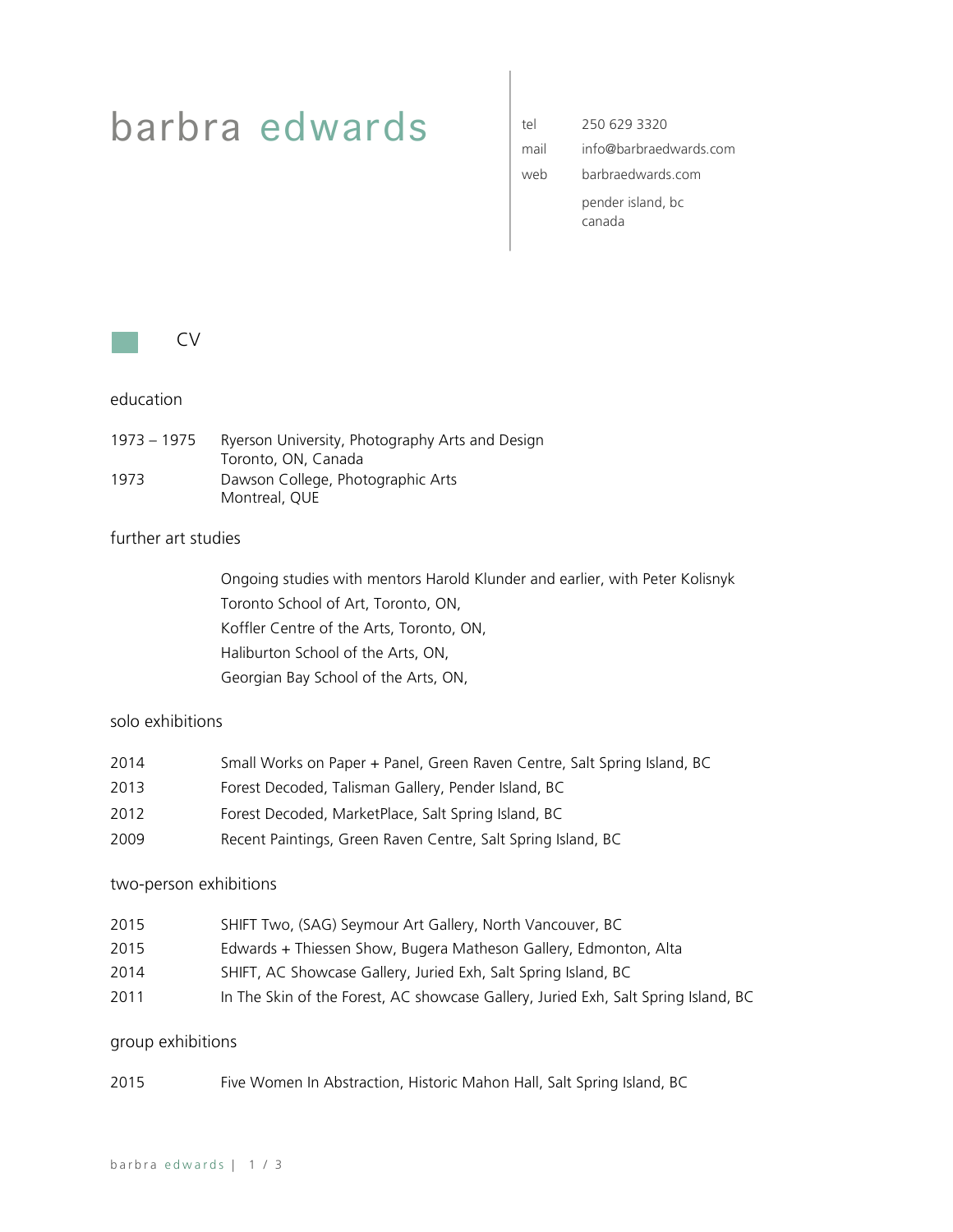# barbra edwards

| tel  | 250 629 3320                |
|------|-----------------------------|
| mail | info@barbraedwards.com      |
| web  | barbraedwards com           |
|      | pender island, bc<br>canada |

| 2015 |  | Every Room With A View, Bugera Matheson Gallery, Edmonton, Alta |  |  |
|------|--|-----------------------------------------------------------------|--|--|
|------|--|-----------------------------------------------------------------|--|--|

- 2014 Fall Gallery Walk, Bugera Matheson Gallery, Edmonton, Alta
- 2014 Summer Colours, Canadian Fine Arts, Toronto, ON
- 2013-14 From Yesterday to Tomorrow, Canadian Fine Arts, Toronto, ON
- 2013 The Big Show, Pod Contemporary Gallery, Salt Spring Island, BC
- 2013 Sooke Fine Art Show, Juried Exhibition, Sooke, BC
- 2013 Art on Paper, POD Contemporary Gallery, Salt Spring Island, BC
- 2012 The Artist's Journey, ArtSpring, Salt Spring Island, BC
- 2004 Self Portraits, Flesherton Art Gallery, Flesherton, ON
- 2003 Flow The Water Project, Dufferin County Museum, Rosemont, ON
- 2002 Convergence, Tom Thompson Memorial Art Gallery, Juried Exh. Owen Sound, ON
- 2001 Spring Rush, Ministry of Culture & Recreation, Juried Exh, Etobicoke Civic Centre, Toronto, ON
- 2001 Abstracted, Acadia Gallery, Toronto, ON
- 2001 New Directions, Dufferin County Museum, Rosemont, ON